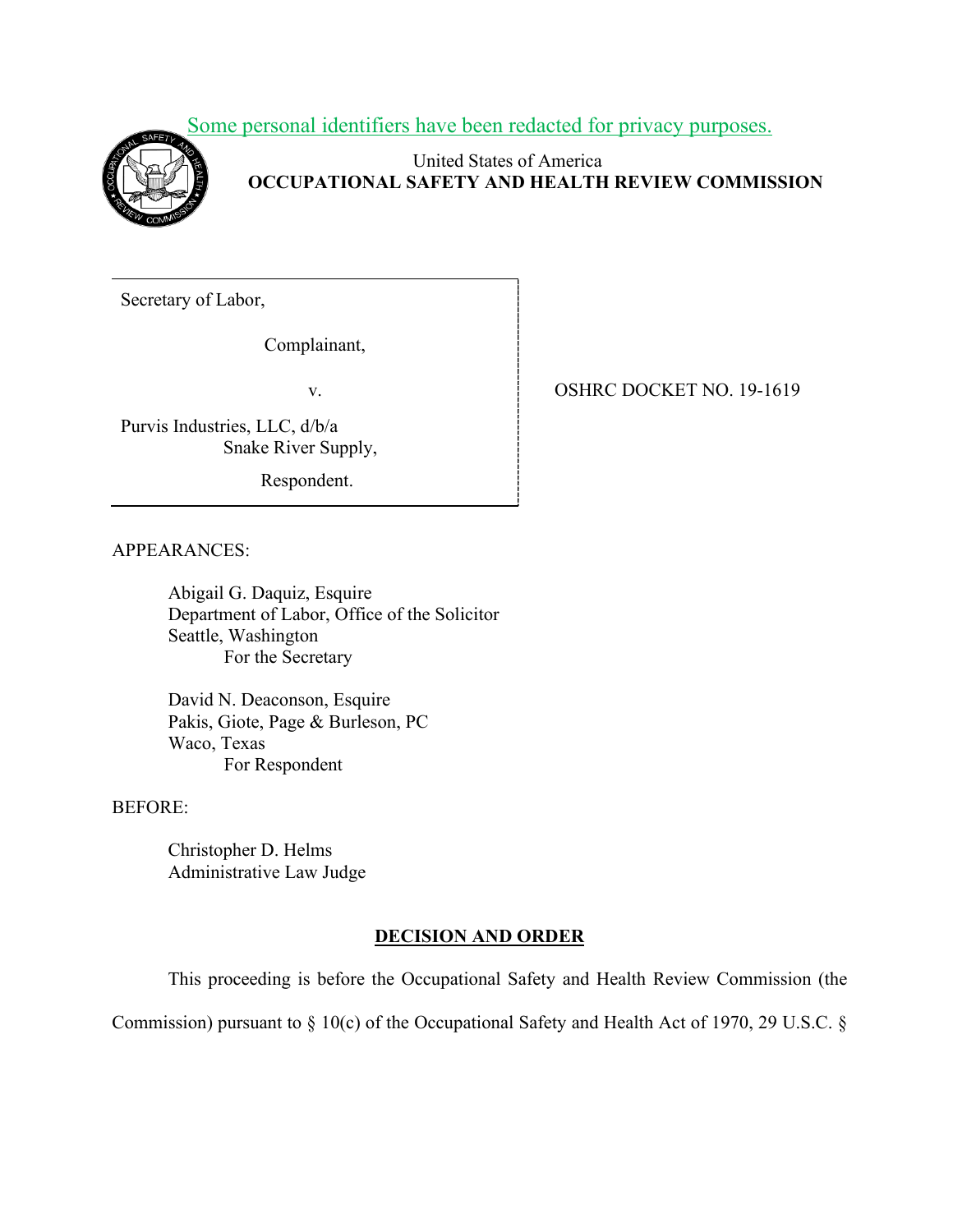659(c) (the Act). On July 16, 2019, an employee's hand was caught in the unguarded roller of a conveyor belt on a potato truck in Lewisville, Idaho. On July 17, 2019, the injury was reported to the Occupational Safety and Health Administration (OSHA) area office in Boise, Idaho. On August 7, 2019, OSHA Compliance Safety and Health Officer (CO) Andrew Martinson opened an inspection at Respondent's facility in Idaho Falls, Idaho.

OSHA issued a citation and notification of penalty (Citation) to Respondent on September 30, 2019, for one serious violation of 29 C.F.R. § 1910.212(a)(1) with a proposed penalty of \$7,577. The Citation alleged employees were exposed to an unguarded ingoing nip point on a truck's conveyor belt. Respondent timely contested the Citation, bringing this matter before the Commission.

At the parties' request, in lieu of a hearing, this decision is on the stipulated record in accordance with Commission Rule  $61(a)$  $61(a)$  $61(a)$ .<sup>1</sup> Rule  $61(a)$  states that:

"[a] case may be fully stipulated by the parties and submitted to the Commission or the Judge for a decision at any time. The stipulation of facts shall be in writing and signed by the parties or their representatives. The submission of a case under this rule does not alter the burden of proof, the requirements otherwise applicable with respect to adducing proof, or the effect of failure of proof."

29 C.F.R. § 2200.61(a).

The parties filed Joint Stipulated Facts (JSF) that included stipulated exhibits A through N, which are designated as Ex. J-\*. Both parties filed initial briefs and response briefs, which included additional exhibits designated as Ex. S-\* for the Secretary and Ex. R-\* for Respondent. The exhibits included three signed declarations from CO Martinson (Ex. S-1), [redacted], sales

<span id="page-1-0"></span><sup>&</sup>lt;sup>1</sup> The Commission has noted that "[t]he submission of a case on stipulated facts under Commission Rule 61 is not without some peril to a party having the burden of proof on particular issues." *Farrens Tree Surgeons Inc.*, 1992 WL 190282, at \*1 (No. 90-998, 1992).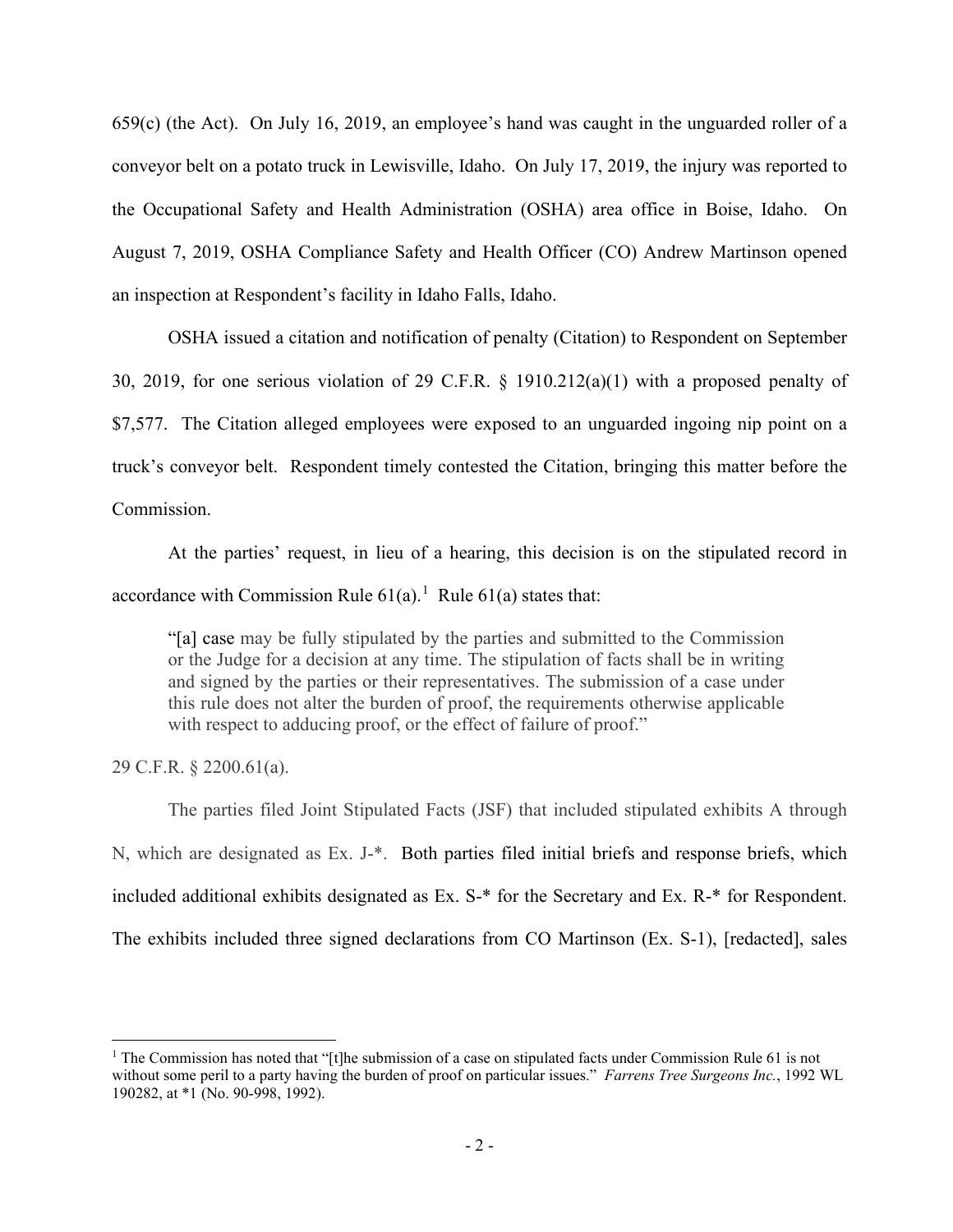account manager for Snake River Supply (SRS) (Ex. J-G), and Cameron Barker, vice president of corporate operations for Purvis Industries, LLC (Purvis) (Ex. R-1).

The key issues in dispute are whether Respondent had knowledge of the hazardous condition and whether Respondent complied with the requirements for machine guarding set forth at 29 C.F.R. § 1910.212(a)(1). As set forth below, the Court finds the Secretary has not proved that Respondent did not comply with the cited standard and the Citation is vacated.

## **Jurisdiction**

The Court finds Respondent, at all relevant times, was engaged in a business affecting commerce and was an employer within the meaning of sections 3(3) and 3(5) of the Act, 29 U.S.C. §§ 652(3) and (5)*.* (JSF ¶ 5).

#### Facts

SRS, located in Idaho Falls, Idaho, supplies conveyor belts and related equipment to the agriculture, food processing, and aggregate industries in the Idaho Falls area. (JSF ¶ 2). Purvis, headquartered in Dallas, Texas, purchased SRS on March 4, 2019. (JSF ¶ 1, 3). Purvis employed more than 700 employees nationwide and 26 employees at the SRS facility. (JSF ¶ 4).

On July 16, 2019, warehouse technician, Nate Breese and sales account manager, [redacted] installed a conveyor belt on a potato truck owned and operated by KK Farms in Lewisville, Idaho. (JSF  $\P$  6, 9). SRS had not previously provided products or services to KK Farms and [redacted] hoped to add KK Farms as a new account for his outside sales list. (JSF ¶¶ 1, 7; Ex. J-G). Management did not direct them to go to KK Farms. (Ex. J-J, ¶ 9).

KK Farms requested SRS remove the old conveyor belt from its potato truck and install the new belt. (JSF ¶ 6). Neither [redacted] nor Mr. Breese documented a job safety analysis for the work at KK Farms. (JSF  $\P$  10). [redacted] saw that the pinch points on the truck and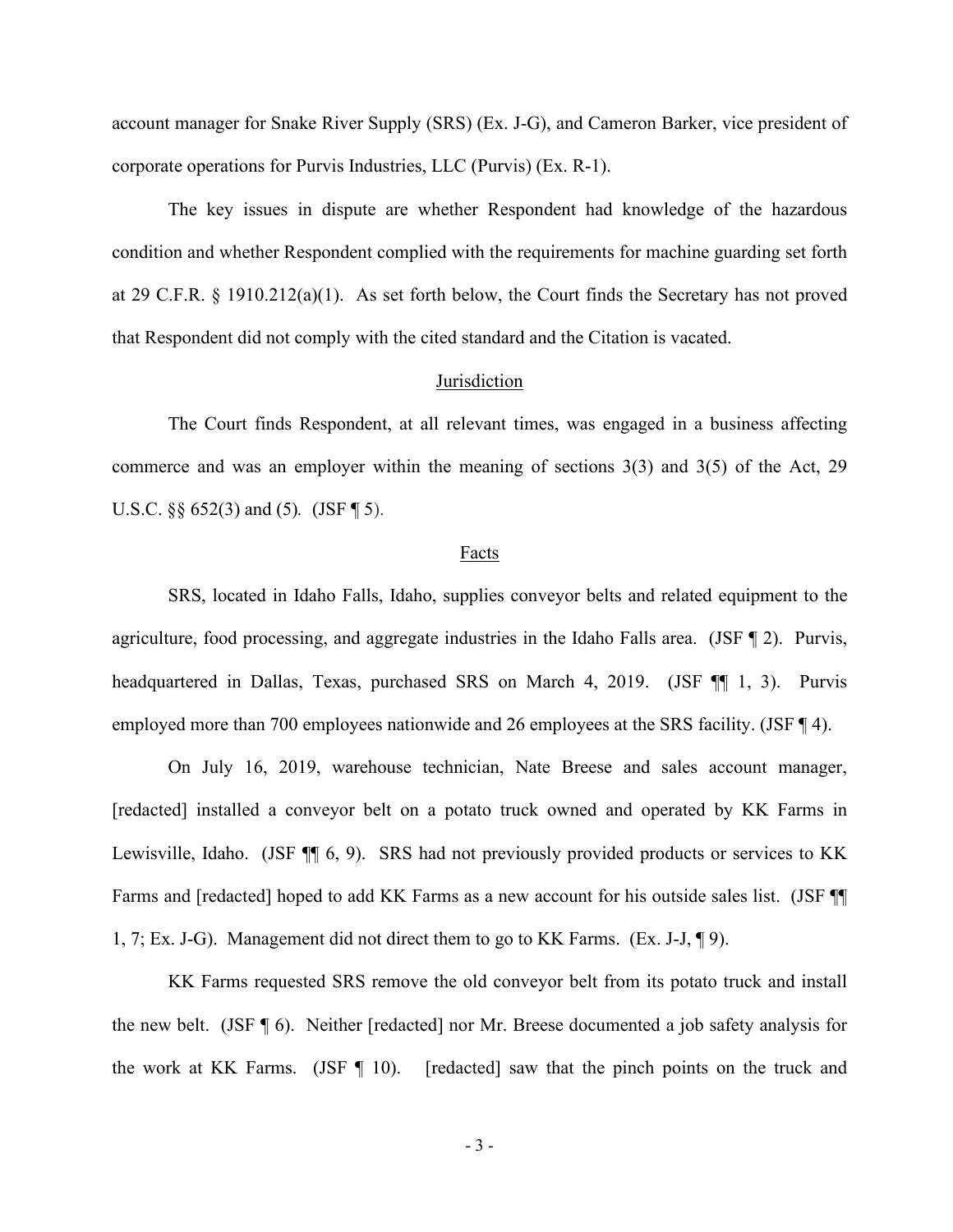conveyor belt were not guarded. (Ex. J-G ¶ 4). Based on his common sense and prior experience, [redacted] knew to be careful around these pinch point areas. (Ex. J-G  $\P$  4).

After Mr. Breese installed the conveyor belt, the owner reactivated the belt so Mr. Breese could determine if adjustments were needed. (JSF ¶ 11). Both Mr. Breese and [redacted] were within five feet of the moving conveyor belt and its unguarded ingoing nip points and rotating parts. (JSF ¶¶ 12, 14; Ex. J-G ¶ 4). Mr. Breese watched and adjusted the conveyor belt from the top of the truck. (JSF ¶ 13). [redacted] kneeled on the ground at the back of the truck to observe the belt's tracking; he was not working on the truck or conveyor belt. (JSF  $\P$  13; Ex. J-G  $\P$  6). As he moved to get up from his kneeling position, [redacted] reached out to the truck for support and mistakenly placed his hand into the nip point of the moving conveyor belt's roller. (JSF ¶ 15; Ex. J-G  $\P\P$  4, 9). This resulted in broken bones and the partial de-glovement of his hand. (JSF  $\P$  15).

### Secretary's Burden of Proof

To establish a violation of an OSHA standard, the Secretary must prove: (1) the cited standard applies; (2) there was a failure to comply with the cited standard; (3) one or more employees had access to the cited condition; and (4) the employer knew, or with the exercise of reasonable diligence could have known, of the violative condition. *Astra Pharm. Prod*., 9 BNA OSHC 2126, 2129 (No. 78-6247, 1981), *aff'd in relevant part,* 681 F.2d 69 (1st Cir. 1982). The Secretary has the burden of proving his case by a preponderance of the evidence. *Id.* 

### Citation 1, Item 1

The Secretary alleges that Respondent violated 29 C.F.R. § 1910.212(a)(1), which states:

(a) Machine guarding—(1) Types of guarding. One or more methods of machine guarding shall be provided to protect the operator and other employees in the machine area from hazards such as those created by point of operation, ingoing nip points, rotating parts, flying chips and sparks. Examples of guarding methods are—barrier guards, two-hand tripping devices, electronic safety devices, etc.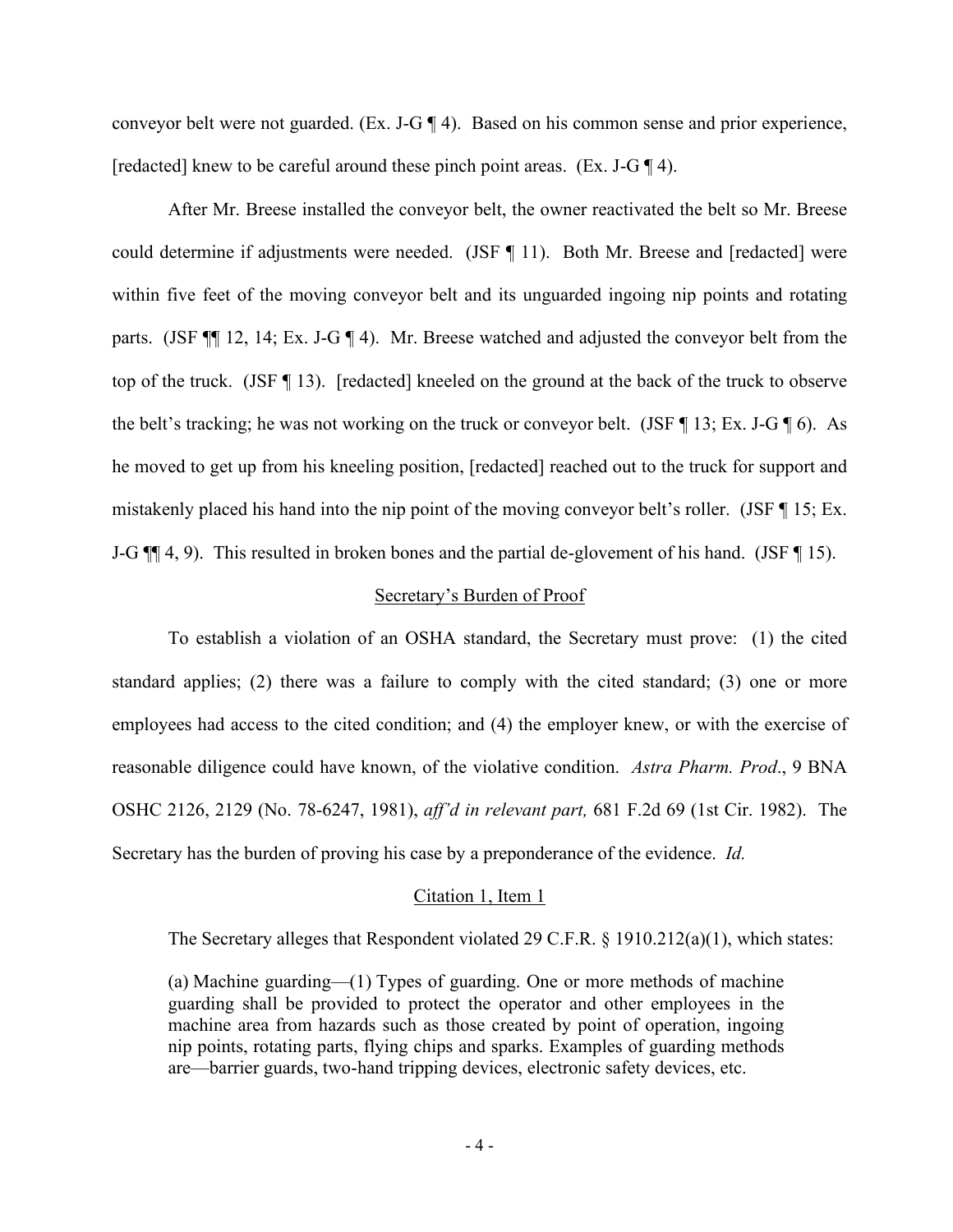OSHA alleged in the Citation that "on or about July 16, 2019 and at times prior, employees [were] exposed to ingoing nip points while installing a belt on a potato truck" at KK Farms.

Respondent asserts that it had no knowledge that either employee was going to install a conveyor belt on the potato truck at KK Farms or that the truck's moving parts and nip points were unguarded. Further, Respondent asserts it did not have the necessary control to install a guard on the truck.

## Applicability

 The parties stipulated the cited standard "applies to the installation and maintenance of conveyor belts on potato processing trucks, such as the truck and conveyor belt mechanism owned and operated by KK Farms." (JSF ¶ 9). Respondent installed a conveyor belt at KK Farms. (JSF ¶¶ 6, 11).

Nonetheless, Respondent asserts the standard does not apply to its work at KK Farms because it had no control over the potato truck. (R. Br. 7-8). This assertion fails. The Commission has long held that even at a worksite where the employer does not have complete control, an employer must take "all reasonable alternative measures to protect its employees from the violative condition." *Rockwell Int'l Corp.*, 17 BNA OSHC 1801, 1808 (No. 93-54, 1996) (consol.) (citations omitted). Respondent's lack of control over the worksite does not affect the applicability of the cited standard to its employees installing a conveyor belt at KK Farms. Respondent had a duty to provide safe working conditions for its employees regardless of its control at the offsite work area. The cited standard applies.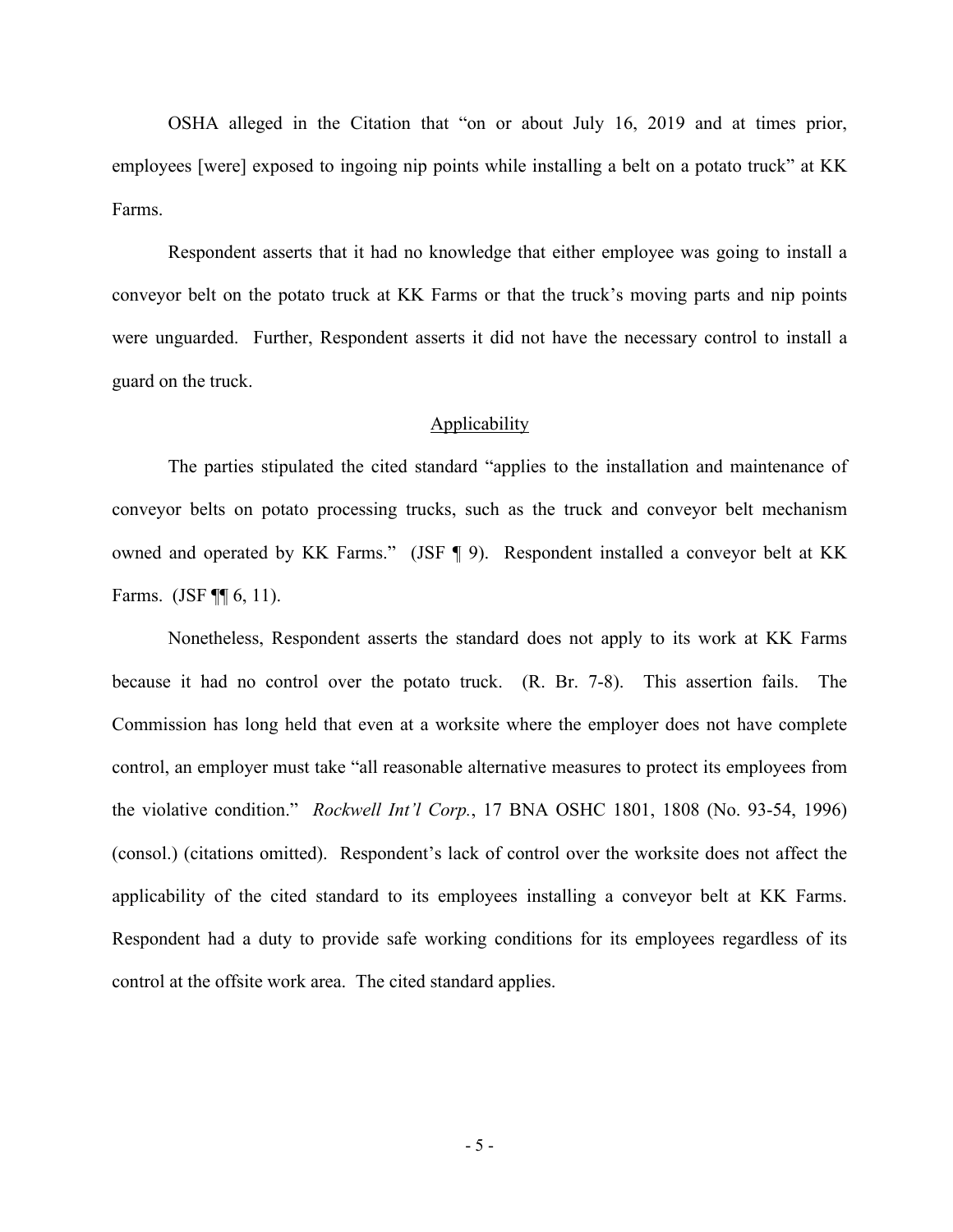### Compliance With The Standard

29 C.F.R.  $\S$  1910.212(a)(1), is a "performance standard, which means it states the result required . . . rather than specifying that a particular type of guard must be used." *Wayne Farms, LLC*, 2020 WL 5815506, \*2 (No. 17-1174, 2020) (*Wayne*) (citations omitted); *see also, Thomas Indus. Coatings, Inc.*, 21 BNA OSHC 2283, 2287 (No. 97-1073, 2007) (performance standards are interpreted in light of what is reasonable). To comply with a performance standard an employer must "identify the hazards peculiar to its own workplace and determine the steps necessary to abate them." *Wayne*, 2020 WL 5815506 at \*2 (citations omitted).

To prove the element of noncompliance, $2$  the Secretary must prove that based on the function of the machine and how it was used "that it is reasonably predictable either by operational necessity or otherwise (including inadvertence), that employees have been, are, or will be in the zone of danger." *Wayne*, 2020 WL 5815506 at, \*3 (citations omitted). In other words, Respondent was required to guard the roller's ingoing nip point on the conveyor belt if, based on the necessary or normal process of replacement and installation of a conveyor belt, it was reasonably predictable an employee could be in the zone of danger.

The facts of this case are analogous to *Wayne* where the Commission stated that noncompliance "hinges on whether the [employee's] actions were reasonably predictable given the machine's normal operation." *Wayne*, 2020 WL 5815506 at \*3. In *Wayne*, an employee was injured when his hand and arm were drawn into the mechanical paddles of a flour hopper after he removed the metal grate to manually clean the hopper. *Id.* at \*1. The Commission found that it

<span id="page-5-0"></span> $2$  The Commission recently observed that "the noncompliance element in machine guarding cases overlaps with . . . but is not identical to, the exposure element of the Secretary's prima facie case. Thus . . . the injury sustained by [the employee] is only relevant to assessing actual exposure and would likely satisfy that element of the case if we were to reach that issue—it is not a substitute for establishing noncompliance as a separate element." *Wayne*, 2020 WL 5815506 at \*5 n.2 (citation omitted).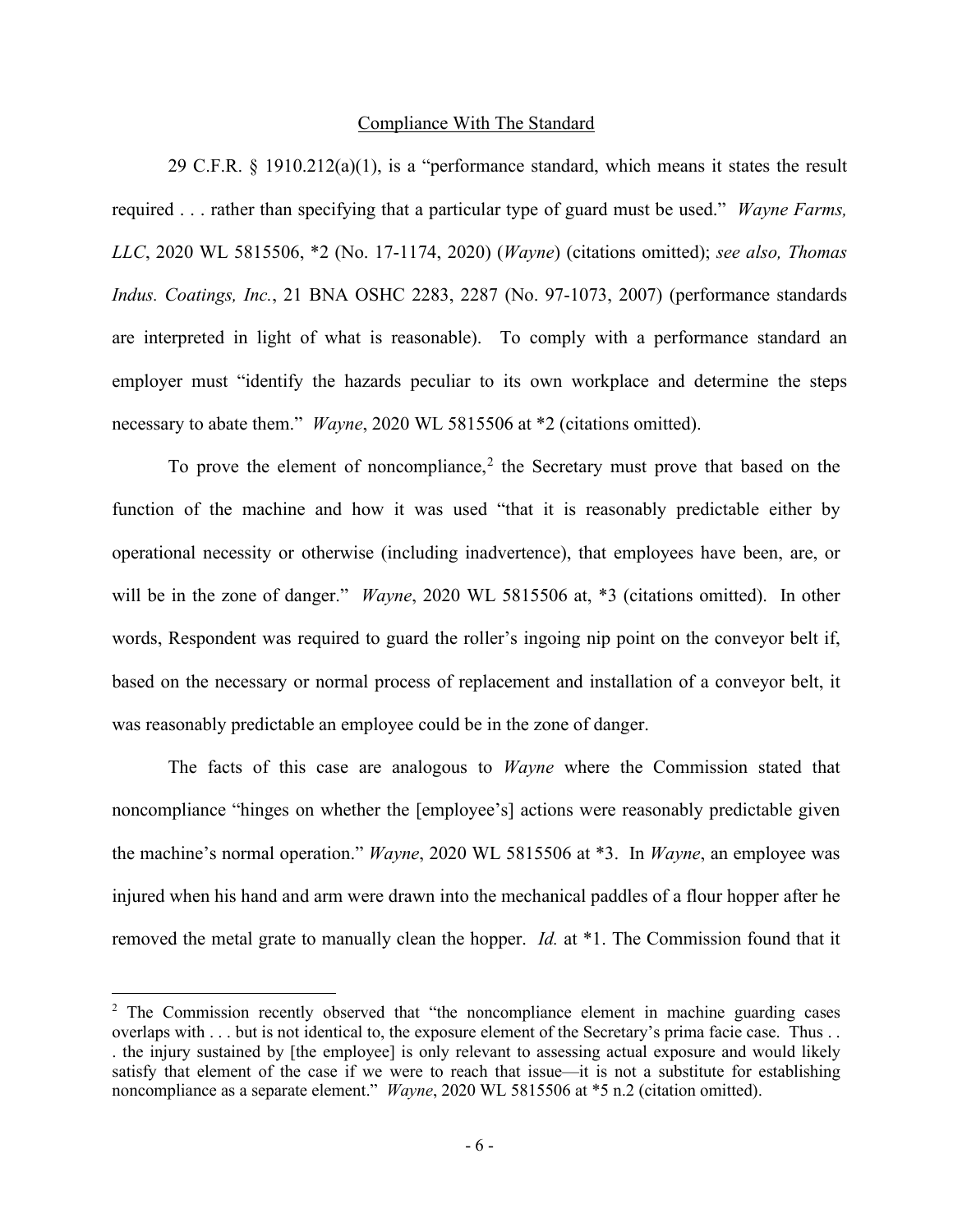was unnecessary to manually clean the hopper and that other operators did not. *Id.* at \*4. The Commission found the employee's action was idiosyncratic and the Secretary had not established that the machine was "normally operated in a way that contemplated or anticipated such entry." *Id.* at \*4 (citation omitted). Thus, the Commission held that the employer was not required to guard the area and that noncompliance with 1910.212(a)(1) was not established. *Id.*

Here, the Secretary has not shown that based on operational necessity or the normal installation process that it was reasonably predictable an employee would be in the zone of danger and make contact, intentionally or unintentionally, with the ingoing nip points of the conveyor belt's roller.

Even though supplying and installing a conveyor belt on a potato truck was a regular part of its business, the record contains little information about Respondent's normal process for installing a conveyor belt.  $(JSF \, \mathcal{I}2)$ . The evidence contains no information as to the usual role of a sales account manager during an installation process at a client's site. The record is silent as to whether it was a necessary or normal part of the installation process for a second person to observe the conveyor belt while the technician made adjustments. There was no evidence that it was an operational necessity or normal practice for an employee to be under the truck near the unguarded area of the conveyor belt's roller. To sum-up, the Secretary provided no evidence to show that it was reasonably predictable an employee would be near an unguarded roller at the back of the truck.

The Secretary has not proved that Respondent was required to guard the roller's ingoing nip point on the conveyor belt because there is insufficient evidence to show that it was reasonably predictable that an employee would be in the zone of danger. Thus, the Secretary has not proved the element of noncompliance.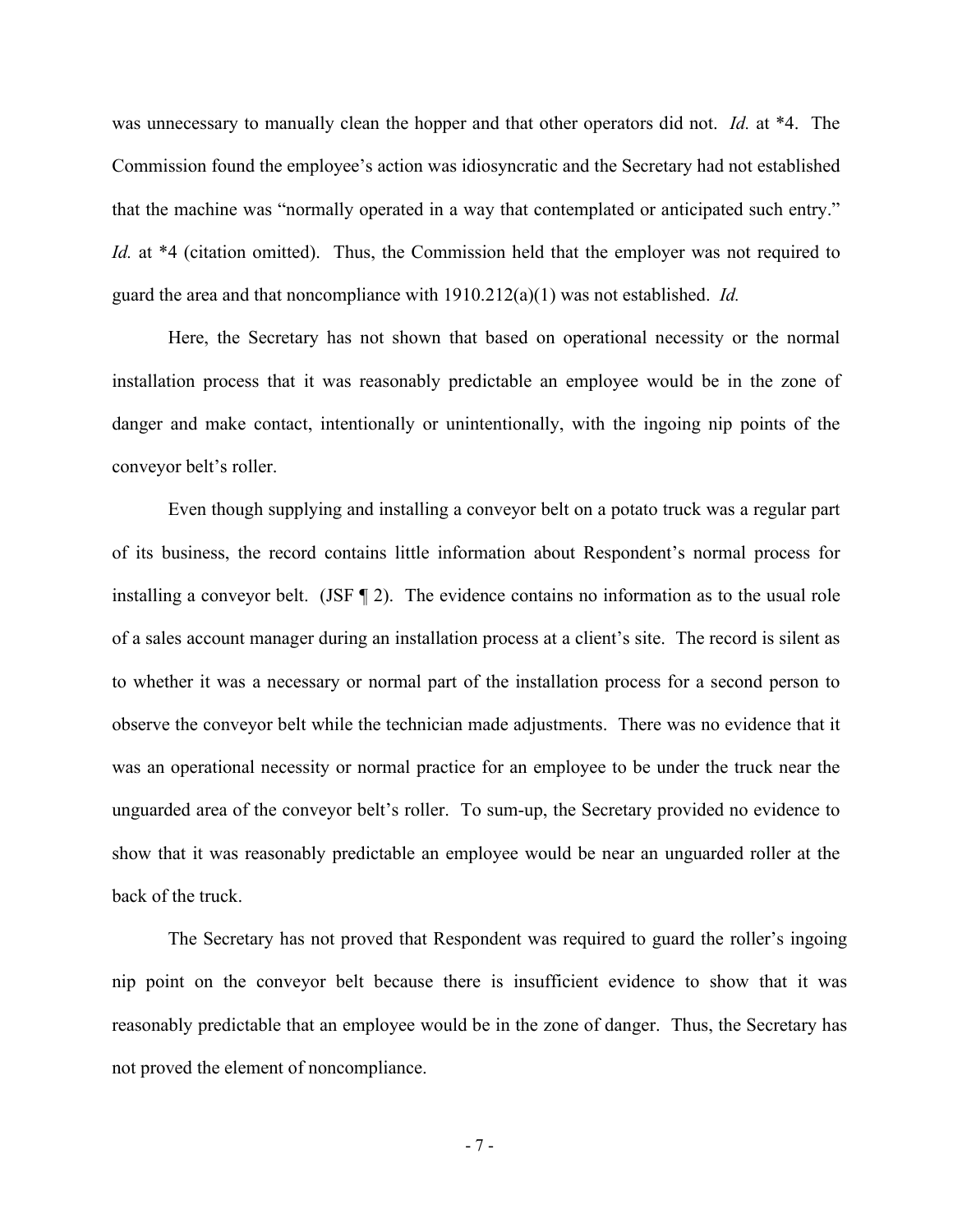## Exposure To The Cited Condition

To prove exposure, "the Secretary must show either that Respondent's employees were actually exposed to the violative condition or that it is 'reasonably predictable . . . by operational necessity or otherwise (including inadvertence), that employees have been, are, or will be in the zone of danger."' *Dover High Performance Plastics, Inc.,* 2020 WL 5880242, \*2 (No. 14-1268, 2020) (citations omitted).

Here, the sales account manager was actually exposed to the hazardous condition as shown by his contact with the unguarded conveyor belt's nip point and the resulting injury. Exposure to the cited hazard is established.

## Knowledge

To establish knowledge, the Secretary must prove that Respondent "knew or, with the exercise of reasonable diligence, could have known of the presence of the violative condition." *Am. Eng'g & Dev. Corp*., 23 BNA OSHC 2093, 2095 (No. 10-0359, 2012) (*AEDC*) (citations omitted). Knowledge may be imputed to the employer "through its supervisory employee." *Id.*

Neither [redacted] nor Mr. Breese had a position of supervisory authority with Respondent. Further, there is no evidence that any supervisory employee of Respondent knew these two employees were delivering or installing a conveyor belt at KK Farms.<sup>[3](#page-7-0)</sup> Thus, actual knowledge of the hazardous condition is not proved.

The Secretary can prove constructive knowledge by showing that with the exercise of reasonable diligence Respondent could have known of the hazardous condition. *AEDC,* 23 BNA OSHC at 2095. According to the Commission, "[r]easonable diligence involves consideration of several factors, including the employer's obligation to have adequate work rules and training

<span id="page-7-0"></span><sup>&</sup>lt;sup>3</sup> The Secretary provided no evidence of the supervisory structure at SRS nor who directly supervised [redacted] or Mr. Breese.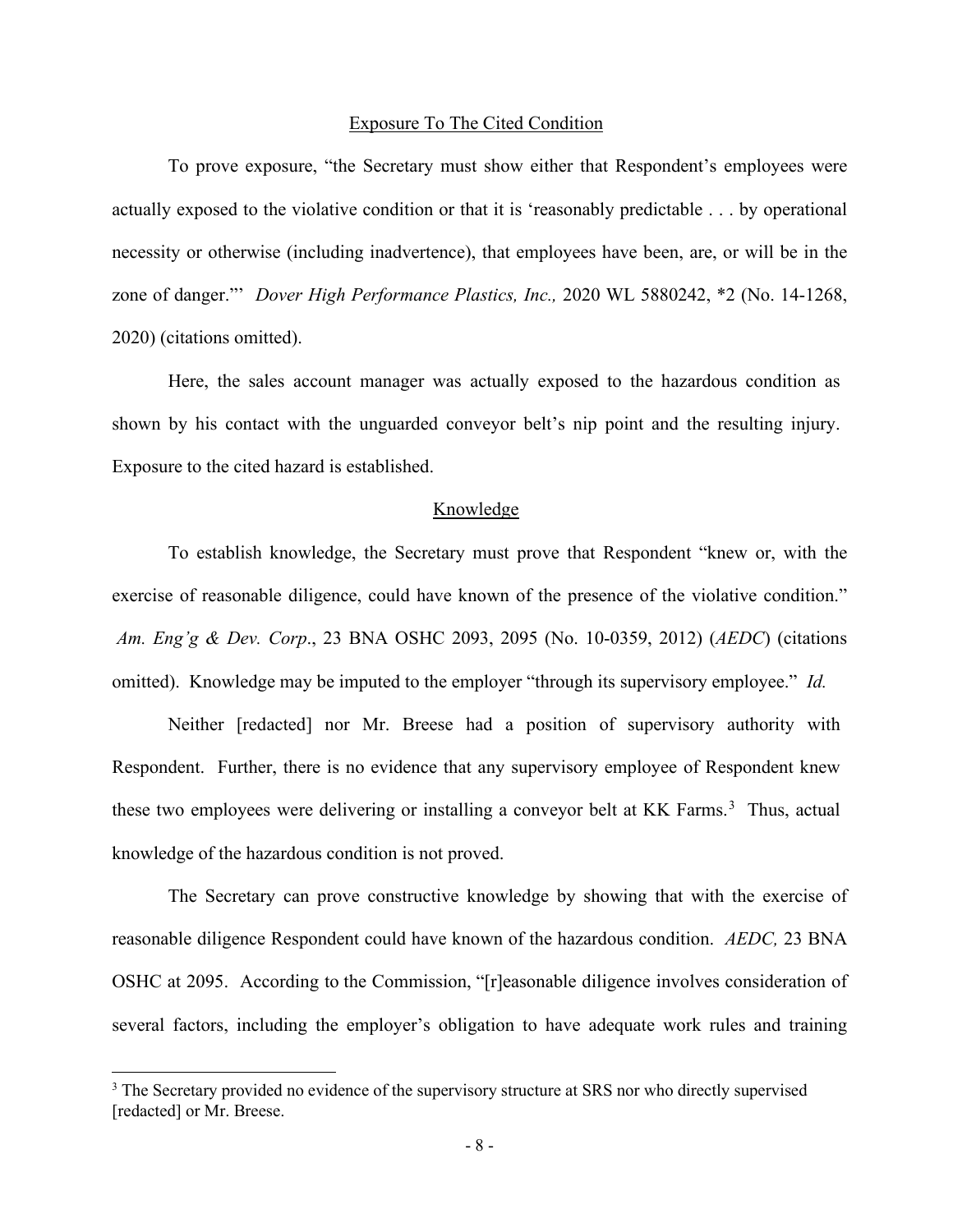programs, to adequately supervise employees, to anticipate hazards, and to take measures to prevent the occurrence of violations." *Danis Shook Joint Venture XXV*, 19 BNA OSHC 1497, 1501 (No. 98-1192, 2001), *aff'd*, 319 F.3d 805 (6th Cir. 2003). The obligation to inspect (i.e., adequate supervision) for hazards "requires a careful and critical examination, and is not satisfied by a mere opportunity to view equipment." *Burford's Tree, Inc.,* 22 BNA OSHC 1948, 1950 (No. 07-1899, 2010).

The Secretary asserts that Respondent did not exercise reasonable diligence because it did not have a safety program with work rules or training materials to instruct employees on how to work safely when faced with the hazard of unguarded equipment at a customer's location. (S. Br. 9-10; S. Resp. Br. 6). The Secretary also asserts that Respondent made no effort to adequately supervise or anticipate hazards at the client's worksite. (S. Reply Br. 3-6).

Respondent asserts that its work rules and employee training on machine guarding safety were adequate. (R. Br. 3, 5, 9).

#### *Respondent's Work Rules*

A work rule must adequately address the cited hazard, be clear, and cannot be too general. *See Superior Custom Cabinet Co*., 18 BNA OSHC 1019, 1021 (No. 94-200, 1997) (*Superior*); *see also, Pressure Concrete Construction Co*., 15 BNA OSHC 2011, 1992 WL 381670, at \*6 (No. 90-2668, 1992) (employer's general policy to not work in tunnel while it was raining was not specific enough and was insufficient instruction for employees). A rule that "gives employees too much discretion in identifying unsafe conditions" is too general to be effective. *Superior,* 18 BNA OSHC at 1021.

Respondent's 2018-2019 safety training materials consisted of 33 pages of toolbox safety talks on the subjects of hand tools, saws, portable extinguishers, safe lifting practices, lockout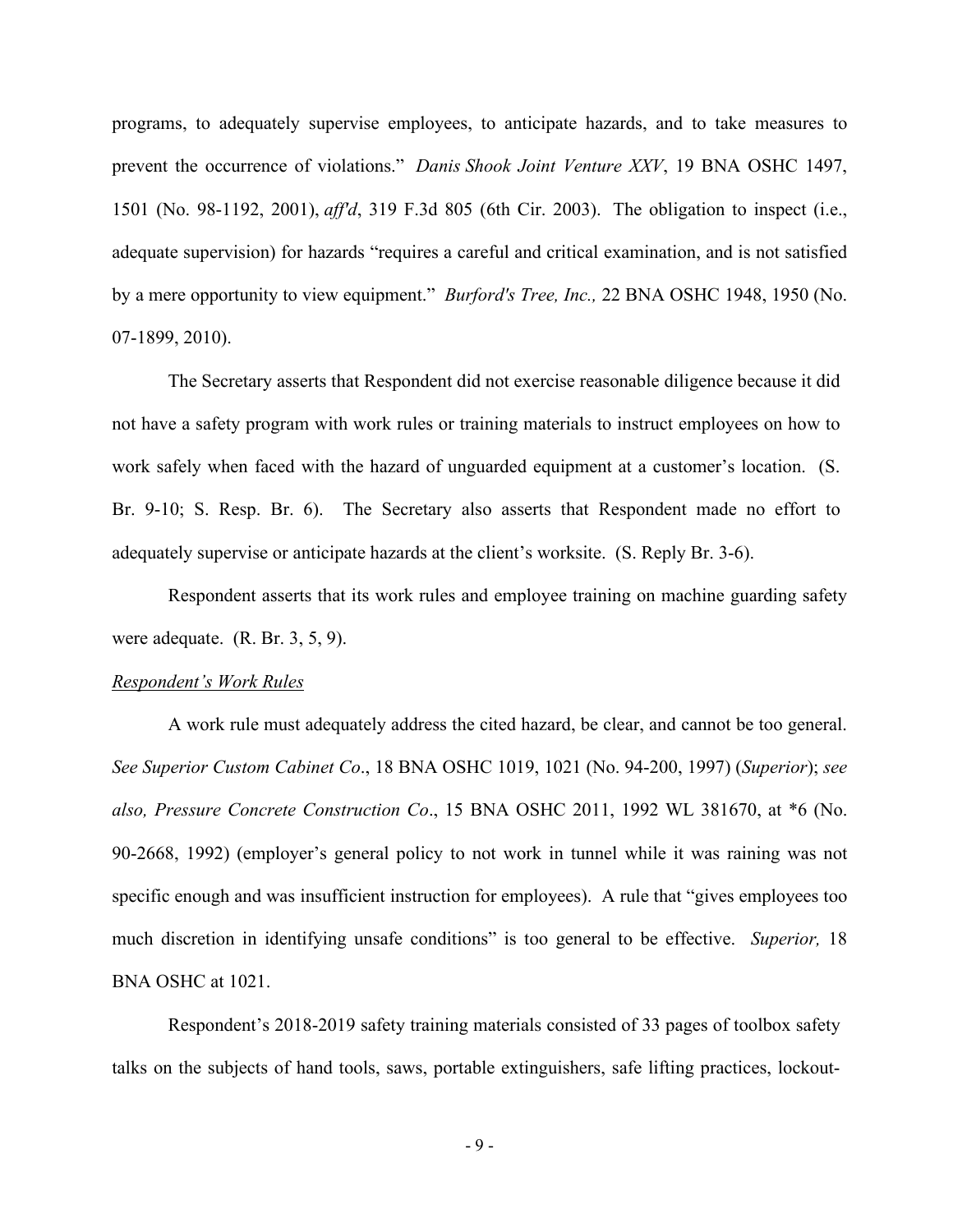tagout of machinery, forklifts, PPE usage, shortcuts, overconfidence, and examples of preventable accidents. (JSH ¶ 23; Ex. J-H). There were no work rules about the requirement to guard a machine's moving parts. In the lockout-tagout and preventable accidents sections, there were two general references to the hazard of moving parts. The first, in the lockout-tagout guidelines, stated "Never reach into moving equipment. In even the blink of an eye you could have a life changing injury." (Ex. J-H #PURVIS000014). The second mention was an example of a preventable accident in which an employee lost his balance and placed his hand into the equipment's moving parts while squatting nearby. (Ex. J-H #PURVIS000013). Other than the general statement not to reach into moving equipment, Respondent had no work rule for employees to follow when they encountered the hazard of unguarded moving parts, including ingoing nip points.

This work rule was too general and did not provide specific instructions to employees on how to prevent exposure to moving parts. Respondent did not have an effective work rule for the cited hazard.

# *Respondent's Training*

Respondent asserts that both Mr. Breese and [redacted] were adequately trained. (R. Br. 3, 5, 9). However, Respondent did not know when [redacted] or Mr. Breese were trained on pinch points and unguarded equipment. (Ex. J-J ¶ 3). [redacted] had taken neither the OSHA 10-hour general industry safety course nor the MSHA Part 46 training. (JSF ¶ 5). The only evidence of training for Mr. Breese was a "working safely with table saws" session on April 25, 2019. (Ex. J-H #PURVIS 000039). This was the only documentation of employee training that occurred prior to the accident at KK Farms. *Id.*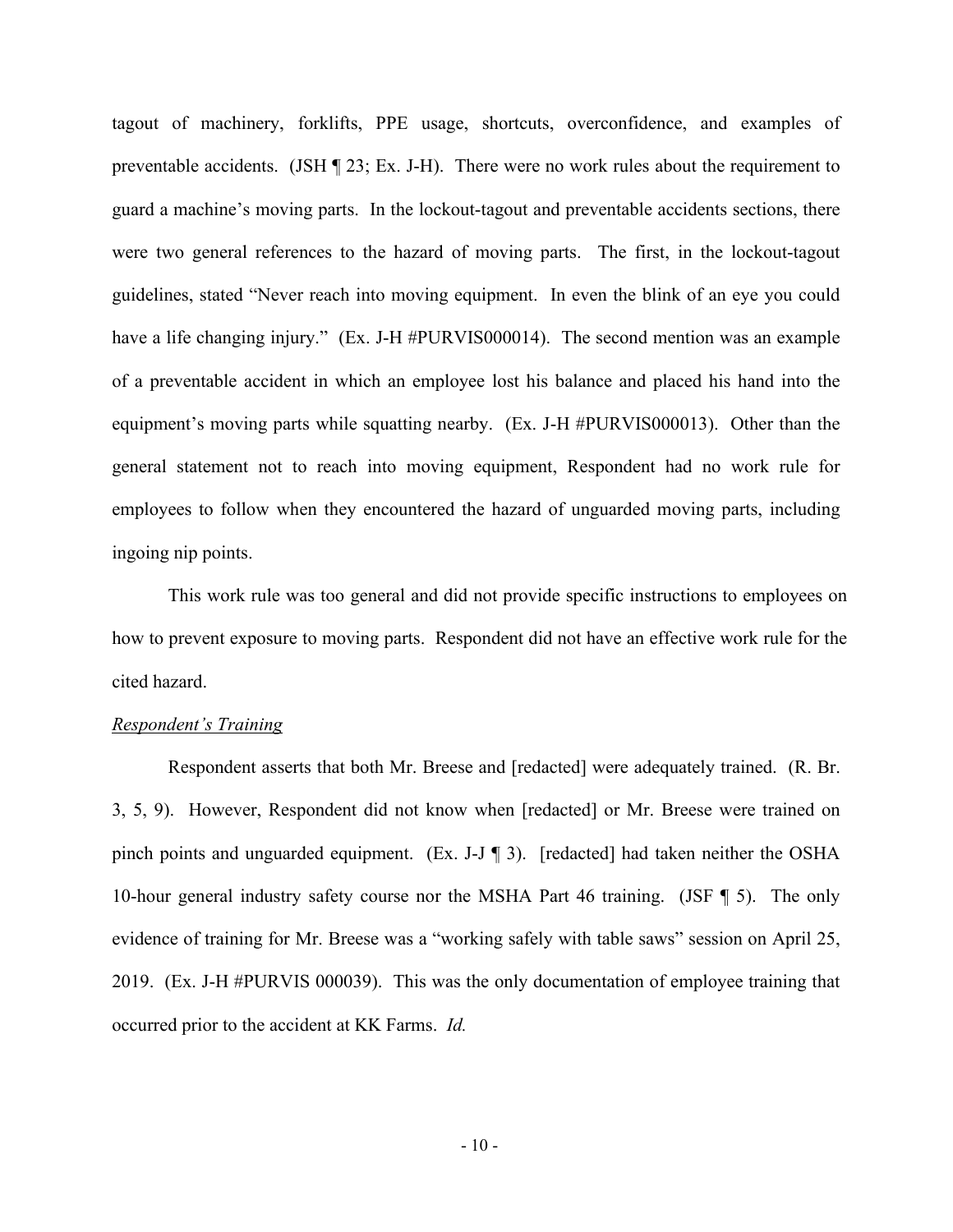[redacted] averred in his written declaration that he knew there was an unguarded area on the potato truck's conveyor belt and that he knew from previous training that he should not place his hand near the roller of the conveyor belt. (Ex. J-G ¶ 6). [redacted] did not disclose when he had received this previous training or whether SRS had provided it. Despite his awareness of the unguarded nip point, he placed his hand into the ingoing nip point of the conveyor's roller when he reached out to steady himself while rising from the ground. (Ex. J-G ¶ 6). Respondent cannot rely on a vague notion of [redacted]'s prior training or experience to meet its duty to train employees on the hazards of unguarded equipment. *See Par Elec. Contractors, Inc.,* 20 BNA OSHC 1624, 1628 (No. 99-1520, 2004) (citations omitted) (Employers "cannot count on employees' common sense, experience, and training by former employers or a union to preclude the need for specific instructions").

Respondent's safety training program provided no guidance on a guarding method or other measures an employee could utilize to prevent contact with unguarded moving parts; instead, it provided a general, minimal instruction to not place a hand near "moving equipment." (Ex. J-H #PURVIS000014).

## *Duty to Anticipate and Prevent Occurrence of Hazard*

In addition to not having a work rule, Respondent made no attempt to anticipate hazards, supervise the work or provide specific instructions for the work at KK Farms. "The Commission has long held that an employer must inspect the area to determine what hazards exist or may arise during the work before permitting employees to work in an area, and the employer must then give specific and appropriate instructions to prevent exposure to unsafe conditions." *Altor, Inc.*, 23 BNA OSHC 1458, 2011 WL 1682629, \*18 (No. 99-0958, 2011) (citation omitted); *see also, Greenleaf Motor Express, Inc*., 21 OSHC 1872, 1874-75 (No. 03-1305, 2007) (even where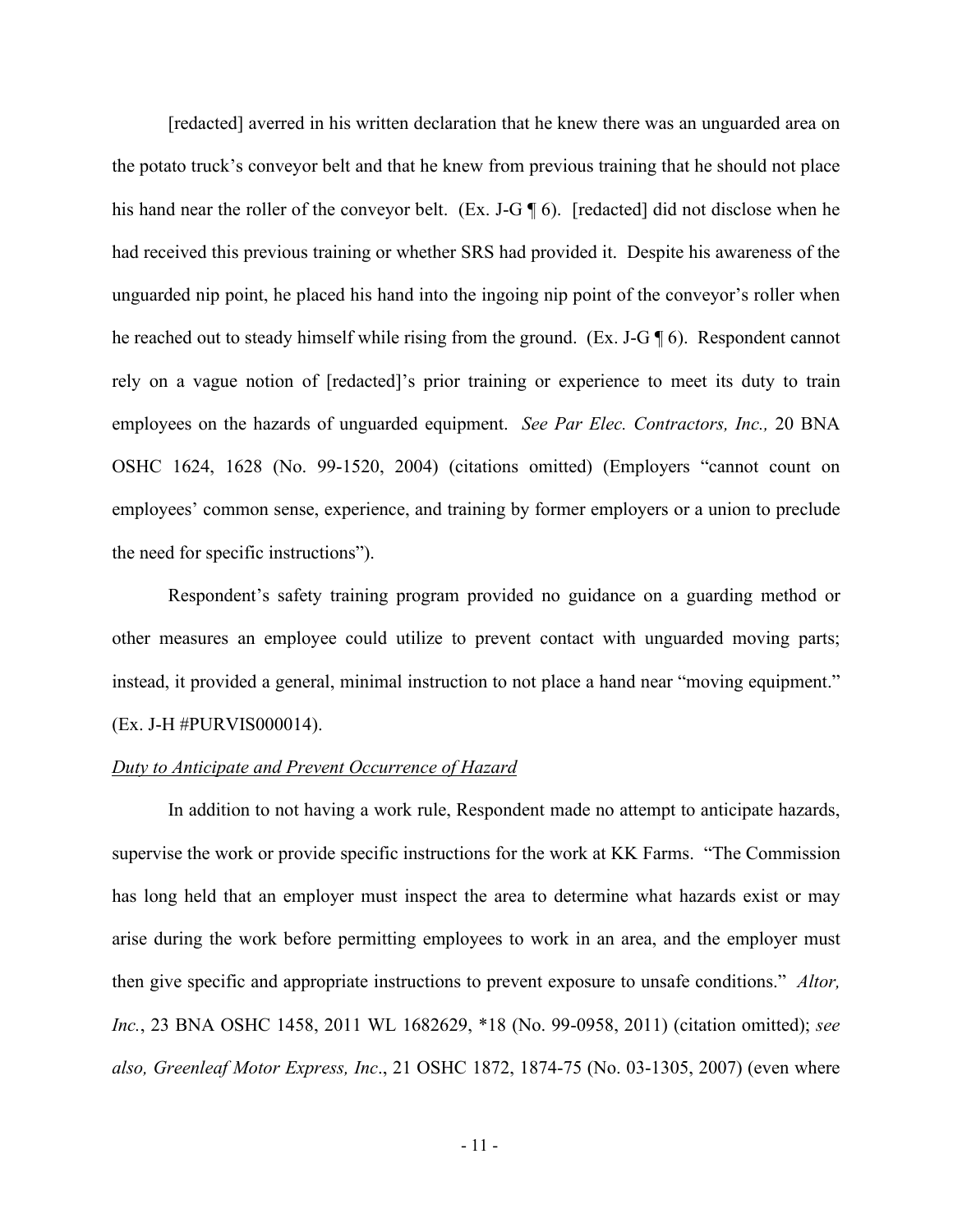there had been no similar prior incidents, the Commission found there was a lack of reasonable diligence because there was no inquiry about or inspection of the work area); *Pride Oil Well Serv.*, 15 BNA OSHC 1809, 1814 (No. 87-692, 1992) (employer required to "inspect the work area, to anticipate hazards to which employees may be exposed, and to take measures to prevent the occurrence") (citation omitted)*; Automatic Sprinkler Corp.,* 8 BNA OSHC 1384, 1387-88 (No. 76-5089, 1980) (inspection of the work area must be done even when employees are experienced).

 Respondent's safety training materials did not provide guidance for evaluating hazards when working at a customer's location or on unguarded equipment. Respondent did not provide supervision for the work at KK Farms. Respondent's safety program had no means for employees to evaluate and prevent exposure to unguarded nip points and rotating parts on equipment.

Respondent's safety program at the time of the accident was not a reasonably diligent effort to provide an adequate work rule, training, supervision or other measures to prevent an employee's contact with unguarded nip points and rotating parts. (*See* Ex. J-H; JSH ¶ 23). The Secretary has demonstrated that Respondent did not exercise reasonable diligence to protect its employees working with unguarded equipment at a customer's location.

#### *Other Arguments*

Respondent argues that, because it was not knowledgeable about the potato farming business or that it did not know its employees were going to KK Farms, it cannot have constructive knowledge. However, the work done at KK Farms—the replacement of a conveyor belt on a potato truck—was within the scope of Respondent's usual business as a supplier of conveyor belts to the agricultural industry. (*See* JSF ¶ 2). Respondent has not provided evidence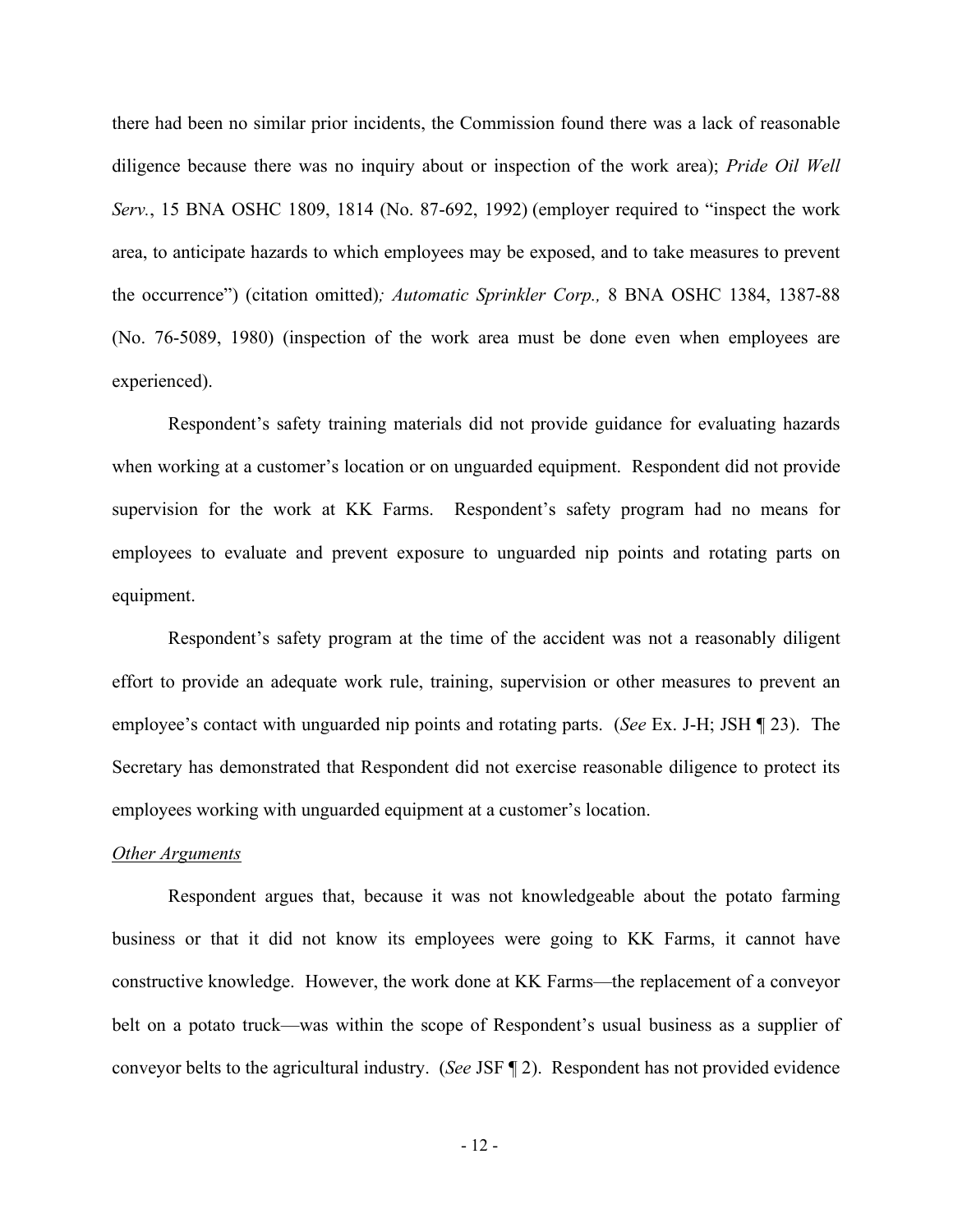to show that [redacted] and Mr. Breese were engaged in conduct outside their usual job duties or the usual practice of SRS, such that it would not be the type of work or equipment that was reasonably predictable. Respondent's argument fails.

Respondent argues that *Mountain States Contractors, LLC v. Perez,* 825 F.3d 274, 283 (6th Cir. 2016) supports its position that it cannot have knowledge for safety hazards on a machine that was unknown to them. (R. Br. 8, 12). However, *Mountain States* does not support this assertion. There, the circuit court upheld the ALJ's finding that the cited employer had constructive knowledge because the employer had been lax in its supervision and with reasonable diligence could have known of the equipment's deficiency. *Id.* This argument is not persuasive.

Respondent could have known, with the exercise of reasonable diligence, of the unguarded areas on the potato truck's conveyor belt. Constructive knowledge is proved.

## Affirmative Defenses

Respondent directly or indirectly asserts the affirmative defenses of infeasibility, multiemployer worksite, unpreventable employee misconduct, and employee error, inadvertence, accident or mistake. Respondent bears the burden of proof for these defenses. *See Briones Util. Co.*, 26 BNA OSHC 1218, 1220 (No. 10-1372, 2016).

#### *Infeasibility Defense*

Respondent asserts that because it did not own or control the potato truck it could not install guards for the moving parts of the conveyor belt. Further, Respondent asserts that it was not feasible to refuse to work on the customer's equipment that was not guarded.

To prove infeasibility, an employer must show that: (1) literal compliance with the terms of the cited standard was infeasible; and (2) an alternative protective measure was used or there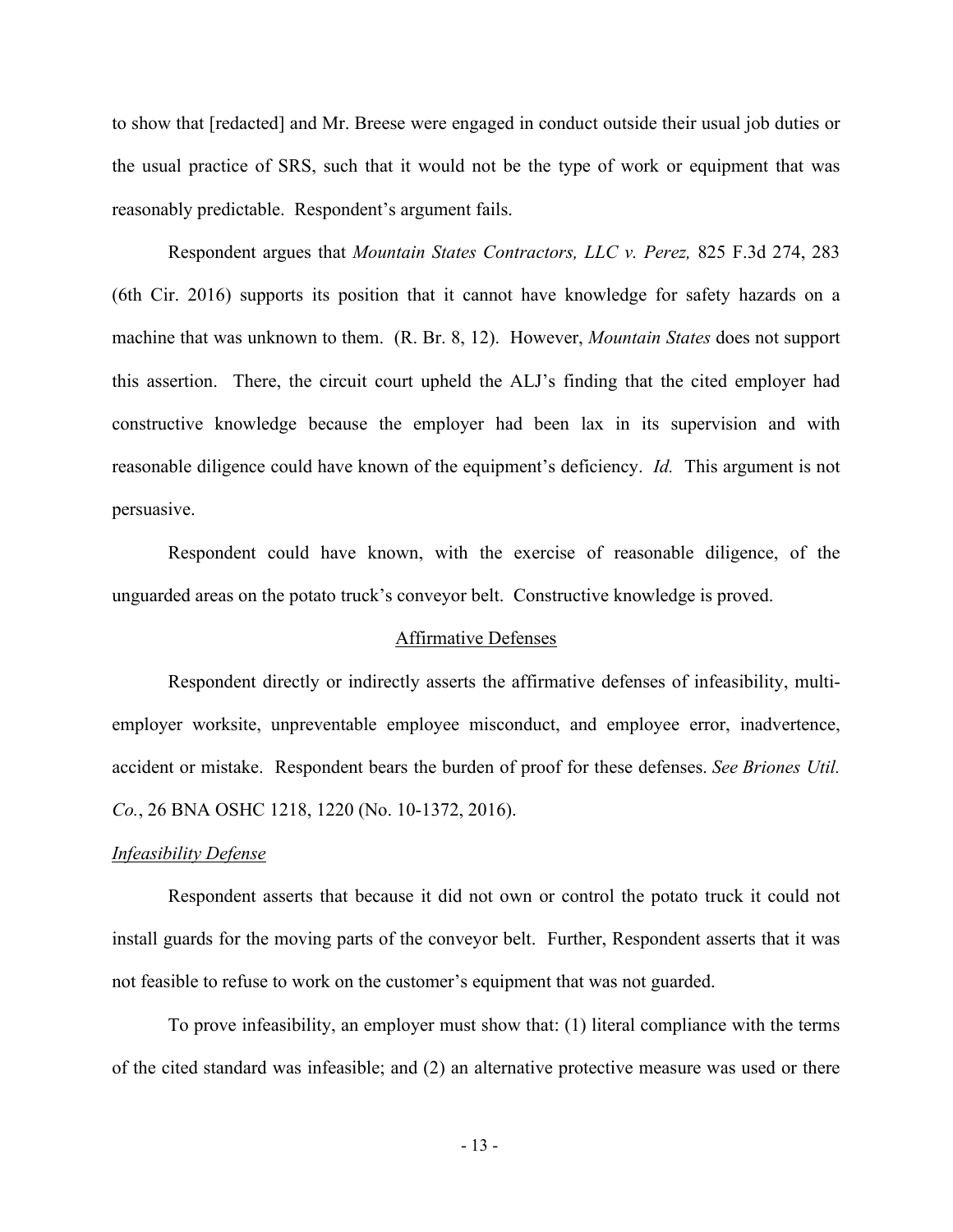was no feasible alternative measure. *Otis Elevator Co.,* 24 BNA OSHC 1081, 1087 (No. 09- 1278, 2013), *aff'd,* 762 F.3d 116 (D.C. Cir. 2014). The Commission expects "employers to exercise some creativity in seeking to achieve compliance." *Gregory & Cook, Inc*., 17 BNA OSHC 1189, 1191 (No. 92-1891, 1995).

The cited standard states that methods other than a physical barrier may be used to protect employees. *See* 29 C.F.R. § 1910.212(a)(1) ("Examples of guarding methods are barrier guards, two-hand tripping devices, electronic safety devices, etc."). There is no evidence that Respondent attempted to implement any means of guarding other than a physical barrier or that no other feasible alternative means of guarding was available.

By contrast, after the accident, Respondent implemented a new policy that required employees to take an OSHA course that included machine guarding safety, to conduct a job safety analysis at the customer's site, advise customers on proper guarding devices (when there were none), to attach individual lockout-tagout devices, to verify equipment was running properly from a distance, and to keep all body parts away from moving equipment parts. (JSF ¶ 19; Ex. J-D, J-I ##PURVIS 000041-45). This new policy by Respondent demonstrates there was a feasible alternative available. The asserted defense of infeasibility fails.

## *Multi-Employer Worksite Defense*

 Respondent asserts that because it did not own the potato truck and had no prior knowledge that the conveyor belt's moving parts were unguarded, it had no control over the hazard. Respondent also asserts that it did not have an obligation to inspect the equipment because it did not own or control the truck the conveyor belt was installed on. (Resp. Rep. Br. 4). In essence, Respondent is asserting a multi-employer worksite defense. To establish this defense Respondent must show 1) that it did not create the violative condition, 2) that it did not have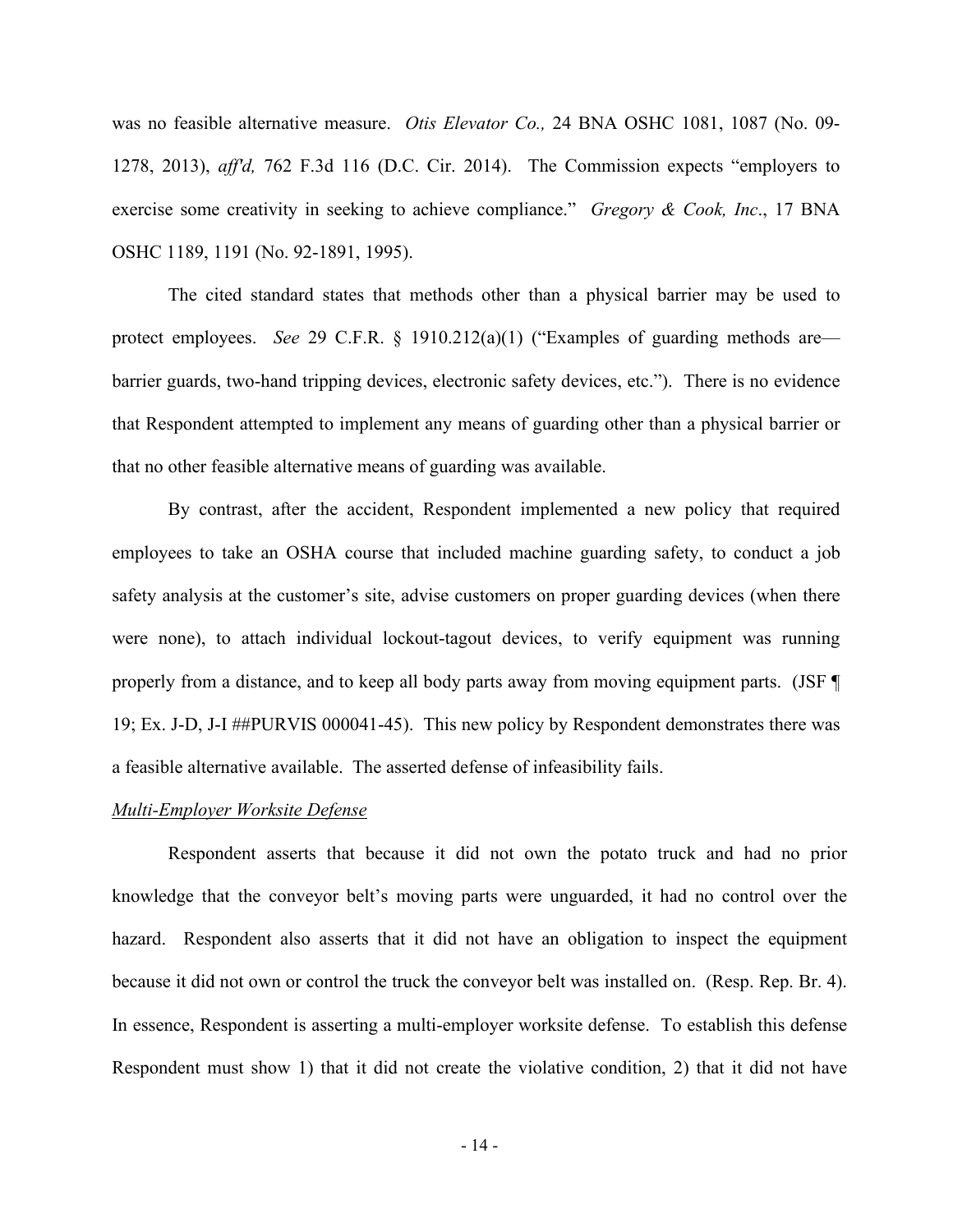control to abate the condition as the standard required, and 3) that it made reasonable alternative efforts to protect its employees from the hazard or that it did not have, and with reasonable diligence could not have had, notice of the condition. *Capform, Inc.,* 13 OSHC BNA 2219, 2222 (No. 84-556, 1989).

 Respondent's obligation to inspect and be aware of the hazards at an employee's work location was not dependent on the ownership of the equipment it was servicing. Respondent did not create the condition of unguarded nip points on the potato truck nor did it have the control to place physical guards on the truck. However, Respondent made no effort to implement alternative methods to protect its employees from the hazard. The multi-employer worksite defense fails.

## *Unpreventable Employee Misconduct*

To establish the defense of unpreventable employee misconduct, the evidence must show that the employer: (1) had a work rule designed to prevent the violative condition, (2) adequately communicated that work rule, (3) took reasonable steps to discover violations of the rule, and (4) effectively enforced the rule when it was violated. *Stark Excavating, Inc.*, 24 BNA OSHC 2218, 2220 (No. 09-0004, 2014) (consol.)

Respondent's assertion that it had a regular safety program and training designed to prevent contact with unguarded machinery is rejected. As discussed above, Respondent had no rule for employees to follow when faced with unguarded equipment, offered no evidence of communicating such a work rule to employees, had no plan to discover violations of employees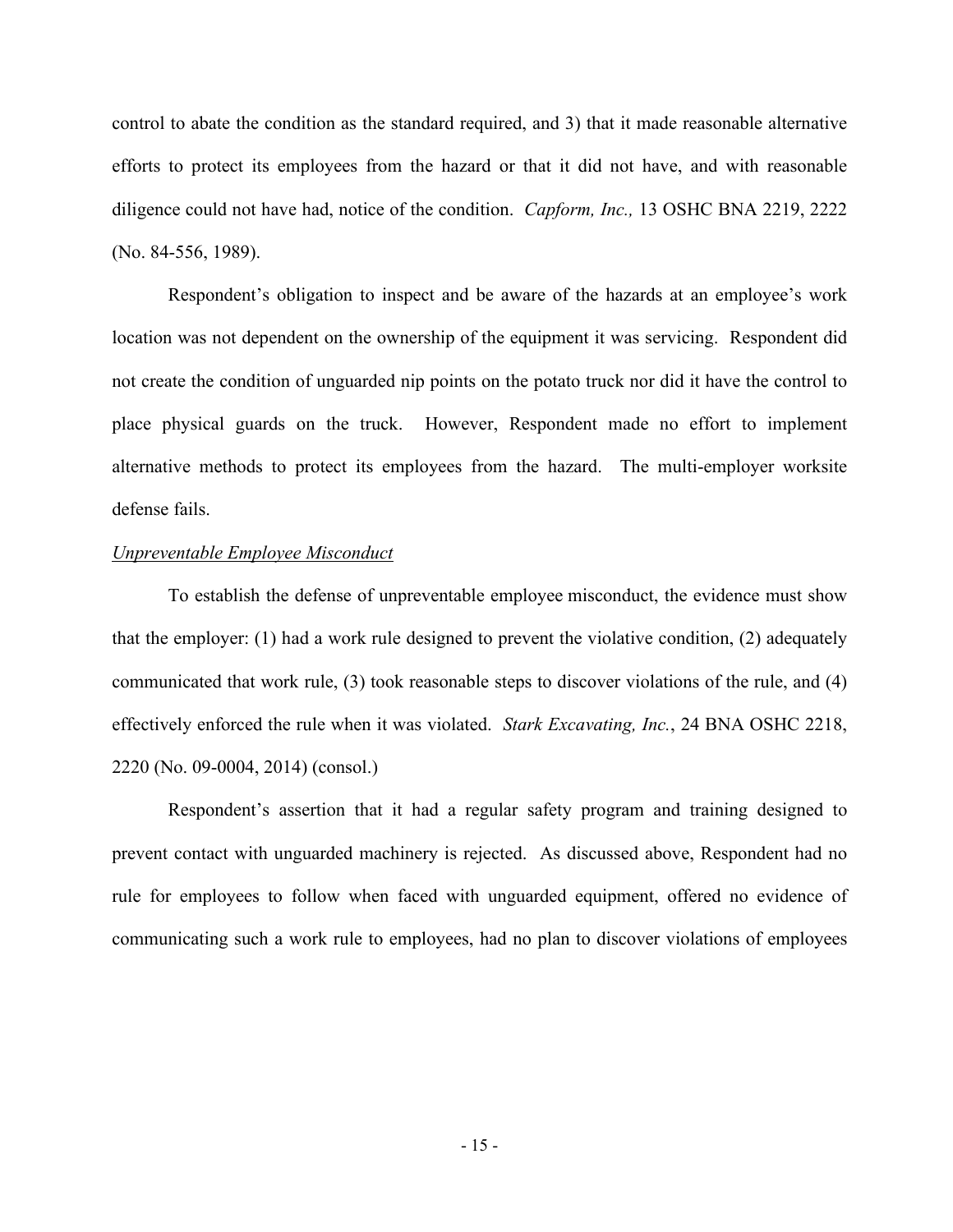working on unguarded equipment, and made no effort to enforce a violation of such a rule. [4](#page-15-0) The unpreventable employee misconduct defense fails.

# *Employee Error, Inadvertence, Accident, or Mistake*

 Respondent also asserts that [redacted]'s injury was the result of error, inadvertence, accident, or mistake. This assertion misconstrues the purpose of the standard. As the Commission has stated since its earliest days, "[t]he standard was designed to provide against such human weaknesses" as "neglect, distraction, inattention or inadvertence." *Slyter Chair, Inc.*, 4 BNA OSHC 1110, 1112 (No. 1263, 1976); *Akron Brick & Block Co.,* 3 BNA OSHC 1876, 1878 (No. 4859, 1976) ("The plain purposes of the standard are to avoid dependence upon human behavior and to provide a safe environment for employees in the machine area from the hazards created by the machine's operation."); *see also, Dover High Performance Plastics, Inc.,* 2020 WL 5880242, at \*3 (employer cannot rely on employee to not make a mistake in timing when operating an unguarded lathe). Thus, any mistake by [redacted] does not absolve Respondent of its duty to comply with the requirements of the standard. Respondent's assertion is rejected.

## Conclusion

 While the Secretary proved that Respondent had constructive knowledge of the hazardous condition, he did not prove that Respondent was required to guard the ingoing nip points on the conveyor belt because there was no evidence it was reasonably predictable that by necessity or normal practice an employee would be in the zone of danger for the hazardous condition. Thus, the element of noncompliance with the standard was not proved. The Secretary has not met the burden for his *prima facie* case.

<span id="page-15-0"></span><sup>&</sup>lt;sup>4</sup> With respect to discipline related to all safety violations in the prior three years, Respondent issued a total of three written reprimands—one for not properly securing a load and two for forklift violations. (Ex. J-J ¶ 6).